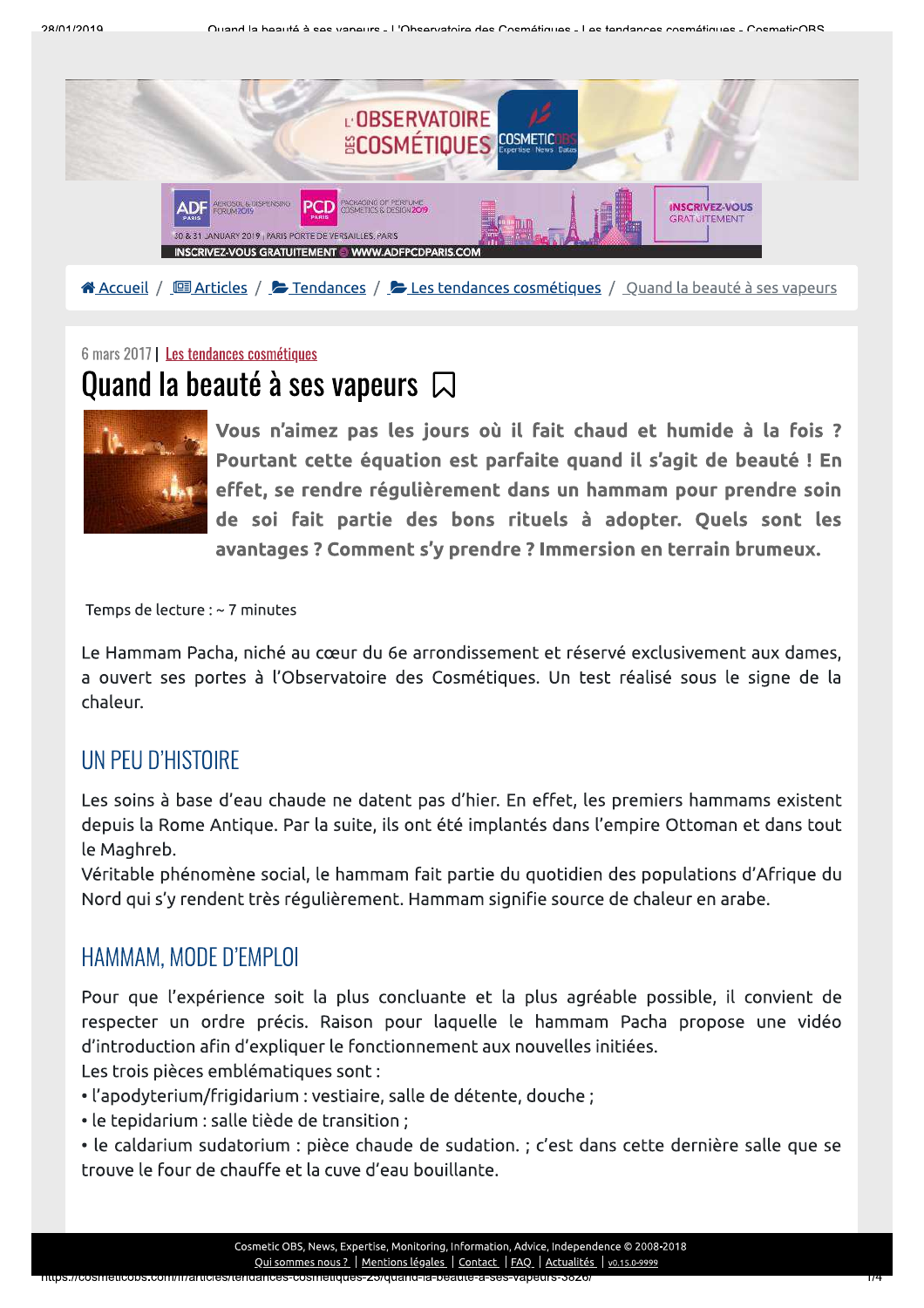20/01/2010

Quand la hoquté à con vanoure . L'Observatoire des Cosmétiques - Les tendances cosmétiques

### La douche au savon noir

Une fois en maillot de bain (ou nue...a priori, personne ne souffre du froid), la première chose à faire est de se doucher avec du savon noir. À base d'huile d'olive, cet exfoliant naturel va aider la peau à se débarrasser des cellules mortes. Comme c'est un corps gras, il est important de le rincer avant de se prélasser dans les salles chaudes. S'il reste sur la peau, il risque de boucher les pores et le gommage sera moins efficace.

#### **Chaleur, chaleur**

Il est temps de passer la porte de la salle de vapeur. En règle générale, la température d'un hammam avoisine les 50 degrés, mais le taux d'humidité est de 100 %, rendant ainsi la chaleur supportable. Pour vivre au mieux l'expérience, garder la même position est la clé de la réussite. Il ne sert à rien de s'agiter, au contraire, on risque de se fatiguer plus vite. Yasmina, une des esthéticiennes du centre Pacha, explique que pour optimiser les bienfaits de la vapeur, "il est judicieux d'alterner entre le hammam et une salle plus fraiche. Tout d'abord, cela aide à mieux supporter la chaleur. De plus, grâce au changement de température, la peau sera d'autant plus facile à gommer". Le mieux est de rester au moins 45 minutes dans la salle la plus chaude, en alternant avec les endroits plus frais.

#### De l'art du frottage

Au Hammam Pacha, comme dans les autres instituts, soit une esthéticienne réalise le gommage, soit on le fait soi-même. Comme le rappelle Yasmina, le gommage traditionnel requiert du savoir-faire. Point de vue matériel, un gant de Kessa est nécessaire. Typiquement marocain, cet accessoire permet d'exfolier la peau et de la débarrasser de toutes ses impuretés.

Contrairement à ce que l'on fait lorsqu'on se douche, ce n'est pas la peine d'utiliser un produit lavant ou moussant, le gant de Kessa se suffit à lui-même.

Alors que vous êtes allongée sur une longue dalle en céramique, Yasmina commence le gommage. Elle passe le gant en longueur, "en allant de l'avant vers l'arrière", précise-t-elle. Ce type de soin requiert de l'huile de coude pour être efficace, quitte à avoir la peau un peu rouge à la fin. Un frottage digne de ce nom se doit d'être énergique !

Après 20 minutes, la promesse est tenue : plus de peau morte ! Bien que l'épiderme soit un peu rouge, il est surtout très doux. Il n'y a plus de sensation de rugosité, même aux endroits les plus secs, genoux et coudes en tête de liste.

## LES BIENFAITS POUR LA PEAU

s.//cosmencoos.com/manuals/tenuanc(

L'atmosphère d'un hammam peut paraître étouffante mais c'est précisément cette chaleur humide qui permet d'ouvrir les pores et de faire respirer la peau ! Après ça, les soins et les produits de beauté pénètrent mieux et ont une action plus efficace.

En plus d'aider à se débarrasser des peaux mortes, la chaleur humide a des vertus apaisantes et relaxantes, c'est une véritable séance de lâcher-prise !

Néanmoins, il faut la pouvoir supporter. À aucun moment, il ne faut se sentir gênée ou oppressée. Si c'est le cas, il est préférable de limiter son exposition ou d'aller se prélasser dans une salle moins chaude.

BAIN DE VAPEUR, C'EST POSSIBLE CHEZ SOI ?

Cosmetic OBS, News, Expertise, Monitoring, Information, Advice, Independence © 2008-2018 Qui sommes nous ? | Mentions légales | Contact | FAQ | Actualités | v0.15.0-9999